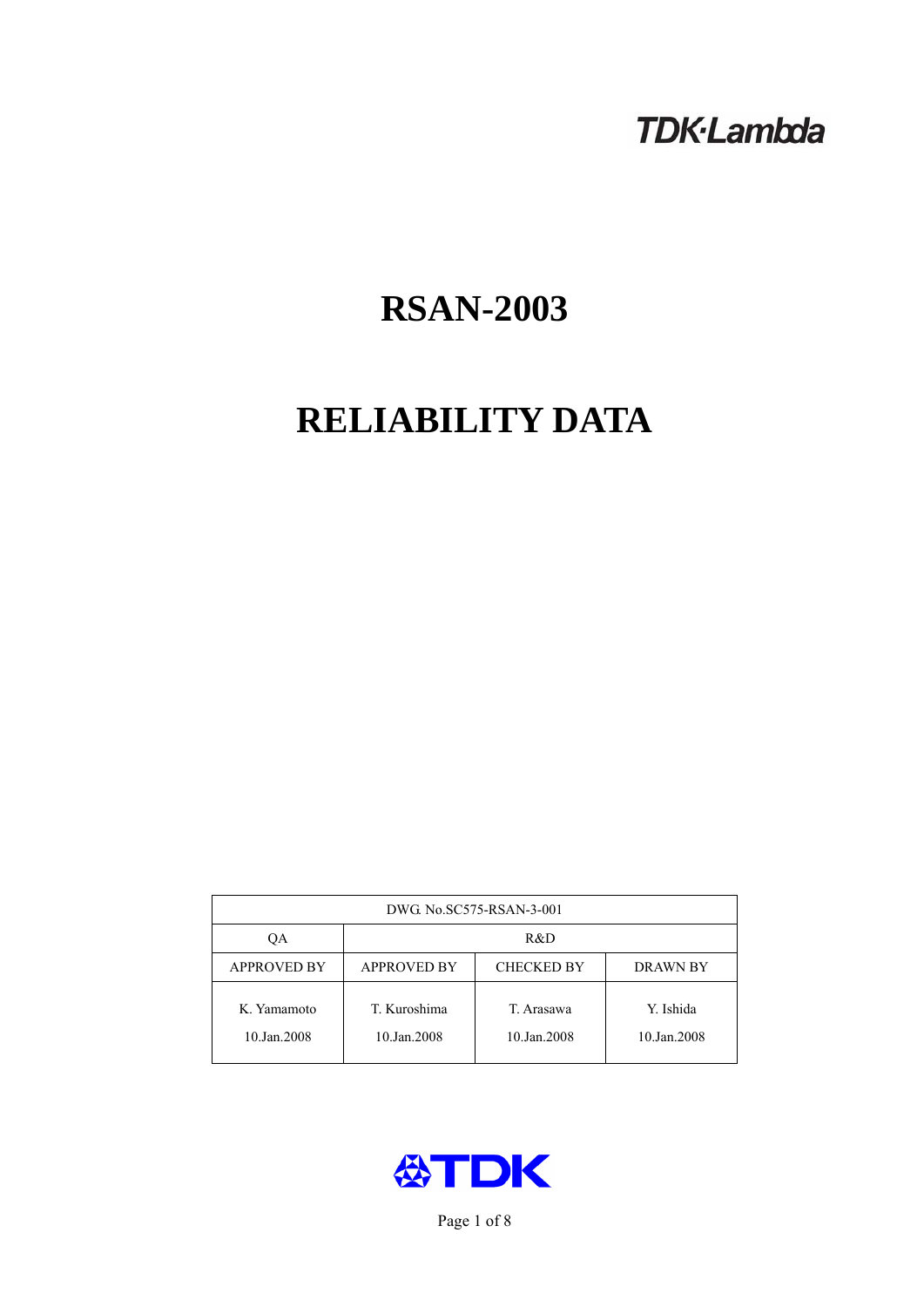**RSAN-2003** 

## **I N D E X**

|                                     | Page   |
|-------------------------------------|--------|
| 1. Calculated Values of MTBF        | Page-3 |
| 2. Vibration Test                   | Page-4 |
| 3. Heat Cycle Test                  | Page-5 |
| 4. Humidity Test                    | Page-6 |
| 5. High Temperature Resistance Test | Page-7 |
| 6. Low Temperature Storage Test     | Page-8 |

The following data are typical values. As all units have nearly the same characteristics, the data to be considered as ability values.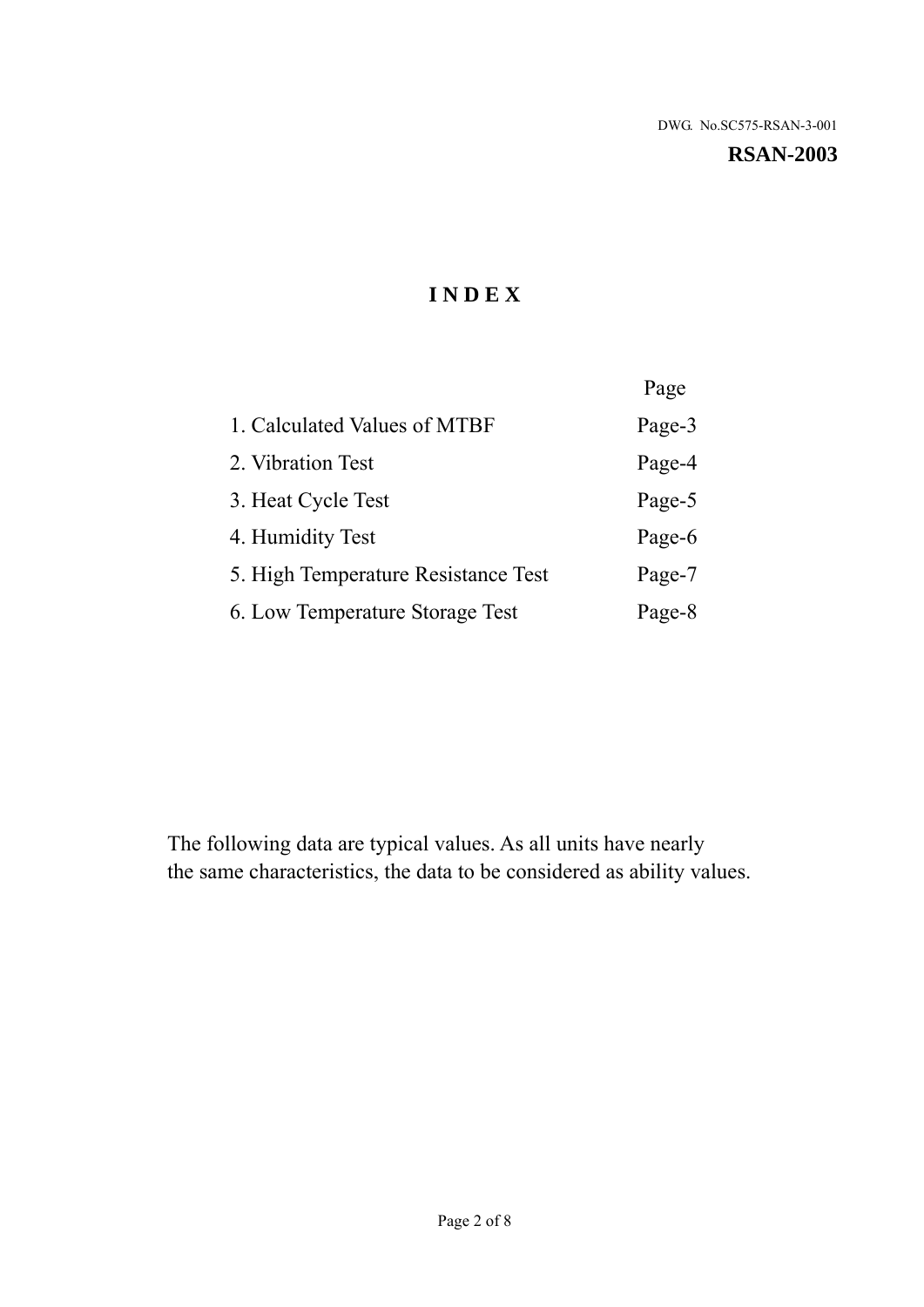#### **RSAN-2003**

1. Calculated values of MTBF

MODEL : RSAN-2003

(1) Calculating Method

 Calculated based on parts stress reliability projection of MIL-HDBK-217F NOTICE2.

Individual failure rates  $\lambda$  G is given to each part and MTBF is calculated by the count of each part.

$$
MTBF = \frac{1}{\lambda_{\text{equip}}} = \frac{1}{\sum_{i=1}^{n} N_i (\lambda_G \pi_Q)_i} \times 10^6 \text{ (hours)}
$$

| : Total equipment failure rate (Failure / $10^6$ Hours)                   |
|---------------------------------------------------------------------------|
| : Generic failure rate for the $\hbar$ generic part                       |
| (Failure/ $10^6$ Hours)                                                   |
| : Quantity of <i>i</i> th generic part                                    |
| : Number of different generic part categories                             |
| : Generic quality factor for the <i>i</i> th generic part ( $\pi Q = 1$ ) |
|                                                                           |

- (2) MTBF Values
	- GF : Ground, Fixed

 $MTBF = 6,914,673$  (Hours)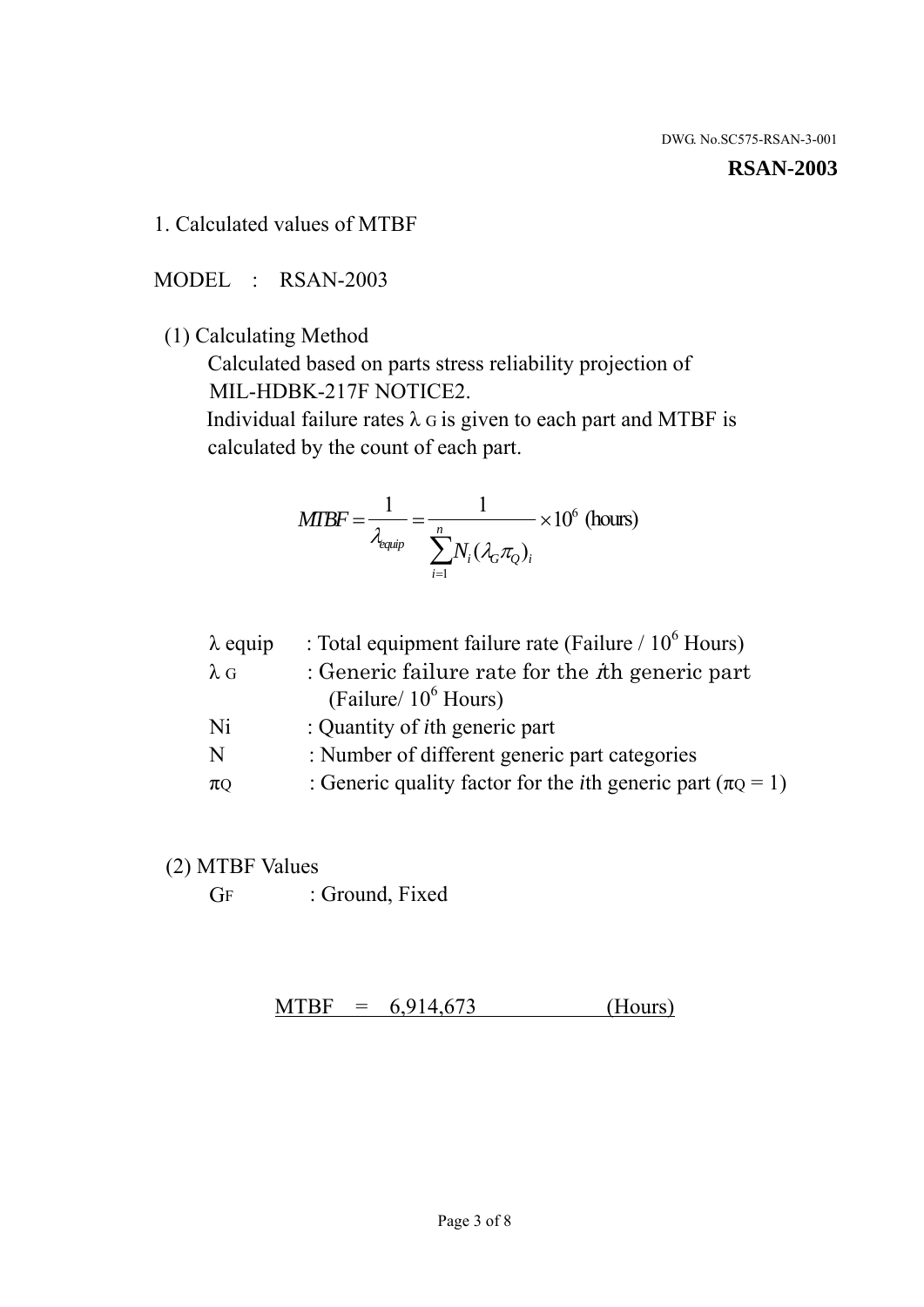#### **RSAN-2003**

2. Vibration Test

### MODEL : RSAN-2003 (Representation Product : RSEN-2030)

- (1) Vibration Test Class Frequency Variable Endurance Test
- (2) Equipment Used Controller VS-1000-6, Vibrator 905-FN ( IMV CORP.)
- (3) The Number of D.U.T. (Device Under Test) 5 units
- (4) Test Condition
	- · Frequency : 10~55Hz
	- · Amplitude : 1.5mm, Sweep for 1 min.
	- · Dimension and times : X, Y and Z directions for 2 hours each.

## (5) Test Method

Fix the D.U.T. on the fitting-stage

## (6) Test Results

PASS

#### Typical Sample Data

| . .                           |                                                         |           |                     |                     |
|-------------------------------|---------------------------------------------------------|-----------|---------------------|---------------------|
| Check item                    | Spec.                                                   |           | <b>Before Test</b>  | After Test          |
|                               | Differential Mode: 25dBmin.                             | $0.4$ MHz | 39.72               | 40.02               |
|                               |                                                         | 30 MHz    | 58.84               | 55.92               |
| Attenuation (dB)              | Common Mode: 25dBmin.                                   | 2 MHz     | 36.32               | 36.44               |
|                               |                                                         | 30 MHz    | 38.26               | 38.08               |
| Leakage Current (mA)          | Line1<br>$1mA$ max. $(250V, 60Hz)$<br>Line <sub>2</sub> |           | 0.42                | 0.41                |
|                               |                                                         |           | 0.43                | 0.42                |
| DC Resistance $(m\Omega)$     | 6m $\Omega$ max.                                        |           | 3.84                | 3.72                |
| <b>Test Voltage</b>           | $L-L: 1768Vdc$ 60s.                                     |           | OK                  | OK.                 |
|                               | $L-E$ : 2500Vac 60s.                                    |           |                     |                     |
| Isolation Resistance ( $MQ$ ) | $100M \Omega$ min. (500Vdc 60s)                         |           | $4.1 \times 10^{6}$ | $4.3 \times 10^{6}$ |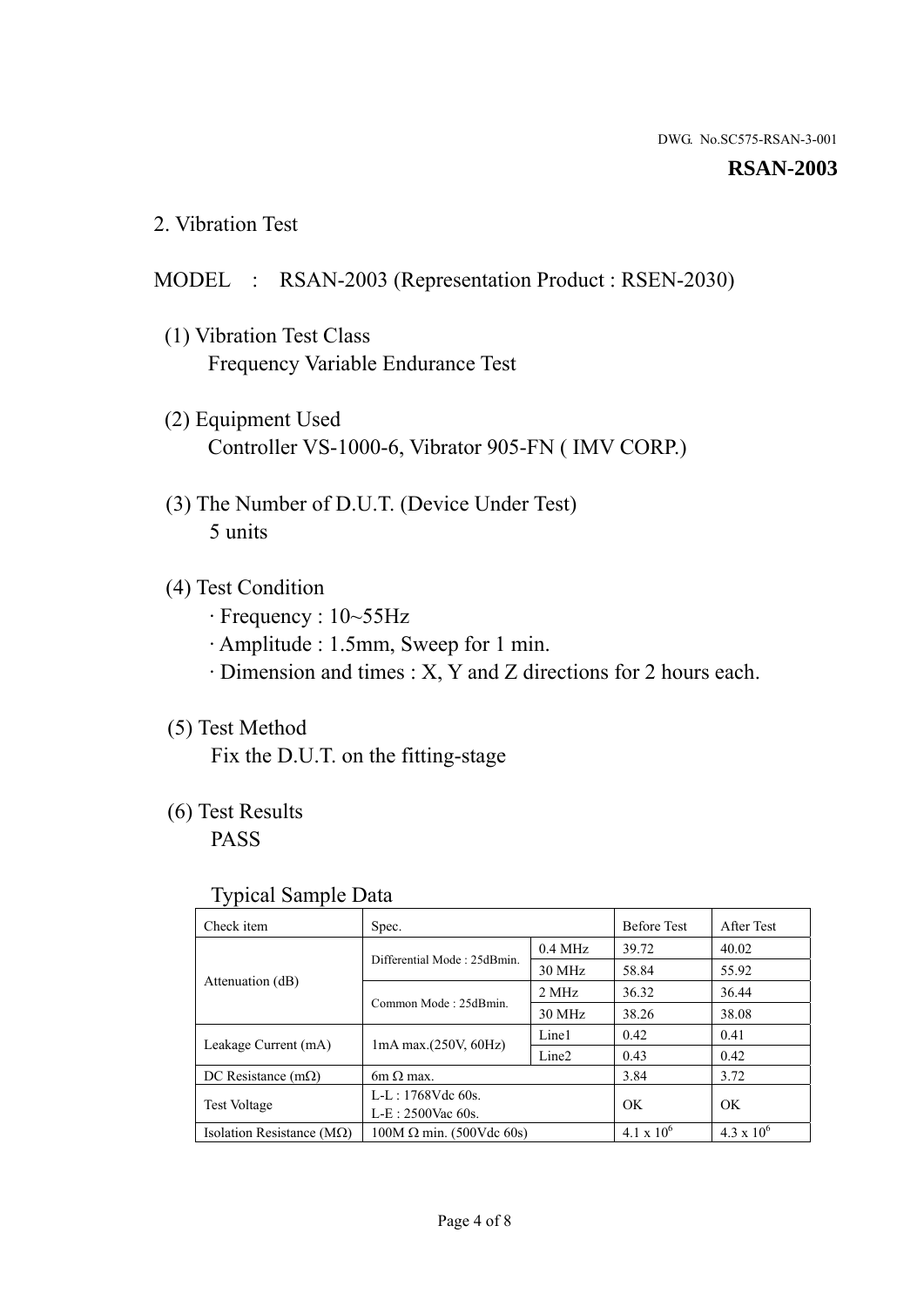3. Heat Cycle Test

## MODEL : RSAN-2003 (Representation Product : RSEN-2030)

- (1) Equipment Used TEMPERATURE CHAMBER TSA-71H-W (ESPEC CORP.)
- (2) The Number of D.U.T. (Device Under Test) 5 units
- (3) Test Conditions
	- · Ambient Temperature : -25~+85°C · Test Cycles : 100cycles



(4) Test Method

 Before the test check if there is no abnormal characteristics and put the D.U.T. in the testing chamber. Then test it in the above cycles, After the test is completed leave it for 1 hour at room temperature and check it if there is no abnormal each characteristics.

(5) Test Results

PASS

| <b>Typical Sample Data</b> |  |  |
|----------------------------|--|--|
|----------------------------|--|--|

| Check item                    | Spec.                           |                   | <b>Before Test</b> | After Test        |
|-------------------------------|---------------------------------|-------------------|--------------------|-------------------|
|                               |                                 | $0.4$ MHz         | 40.06              | 40.06             |
|                               | Differential Mode: 25dBmin.     | 30 MHz            | 55.64              | 57.12             |
| Attenuation (dB)              | Common Mode: 25dBmin.           | 2 MHz             | 35.40              | 36.74             |
|                               |                                 | 30 MHz            | 37.70              | 37.36             |
| Leakage Current (mA)          | $1mA$ max. $(250V, 60Hz)$       | Line1             | 0.41               | 0.49              |
|                               |                                 | Line <sub>2</sub> | 0.42               | 0.48              |
| DC Resistance $(m\Omega)$     | $6m \Omega$ max.                |                   | 3.48               | 3.22              |
| <b>Test Voltage</b>           | L-L: $1768V$ de $60s$ .         |                   | OK                 | OK                |
|                               | $L-E: 2500$ Vac 60s.            |                   |                    |                   |
| Isolation Resistance ( $MQ$ ) | $100M \Omega$ min. (500Vdc 60s) |                   | $9.5 \times 10^5$  | $9.4 \times 10^5$ |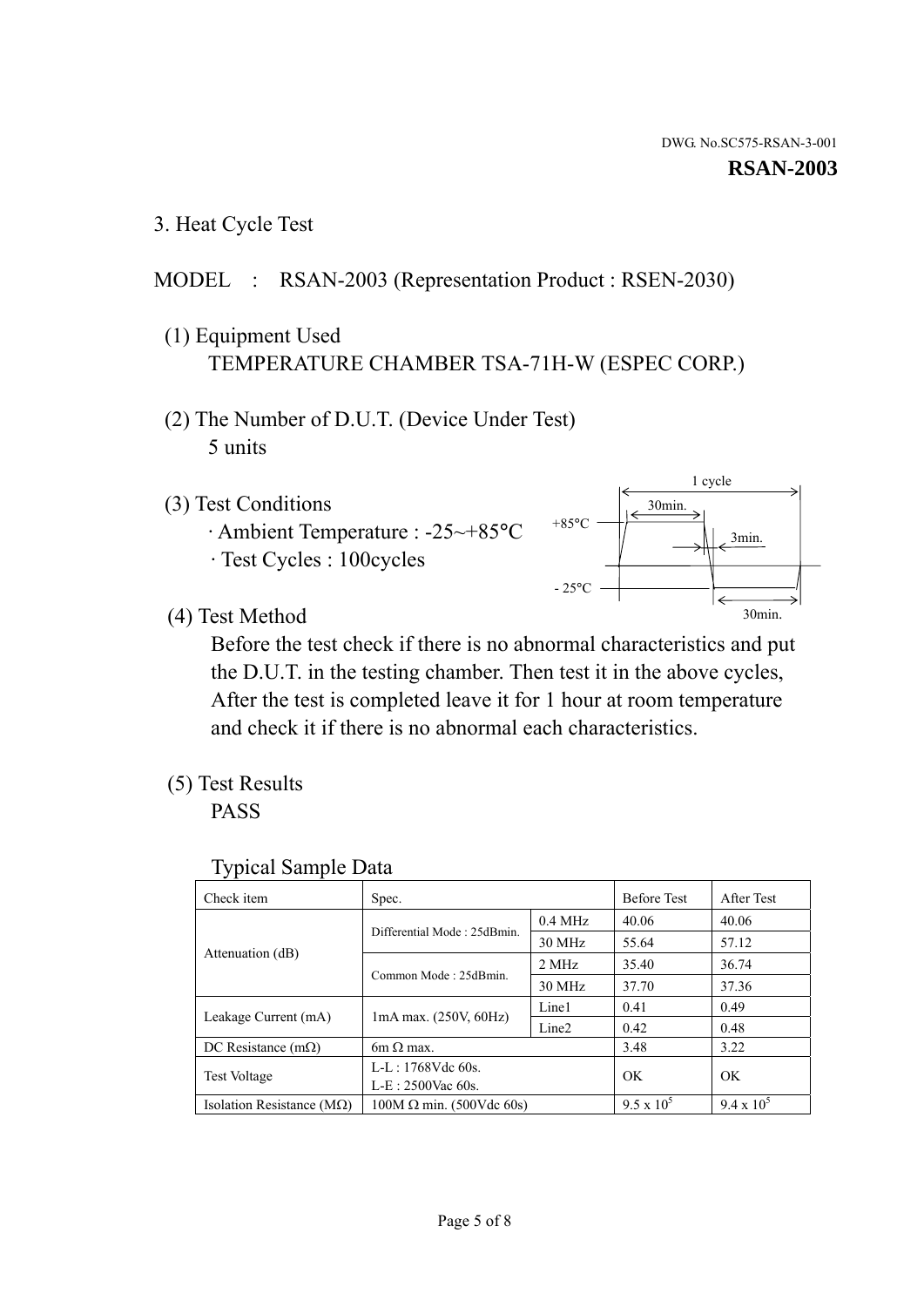4. Humidity Test

## MODEL : RSAN-2003 (Representation Product : RSEN-2030)

- (1) Equipment Used TEMP. & HUMID. CHAMBER PR-4KT (ESPEC CORP.)
- (2) The Number of D.U.T. (Device Under Test) 5 units

### (3) Test Conditions

- · Ambient Temperature : +40°C
- · Test Time : 500 hours
- · Ambient Humidity : 90~95% RH No Dewdrop

### (4) Test Method

 Before the test check if there is no abnormal characteristics and put the D.U.T. in the testing chamber. Then test it in the above conditions. After the test is completed leave it for 1 hour at room temperature and check it if there is no abnormal each characteristics.

### (5) Test Results

PASS

| . .                                |                                 |                   |                     |                     |
|------------------------------------|---------------------------------|-------------------|---------------------|---------------------|
| Check item                         | Spec.                           |                   | <b>Before Test</b>  | After Test          |
|                                    | Differential Mode: 25dBmin.     | $0.4$ MHz         | 40.92               | 39.42               |
|                                    |                                 | 30 MHz            | 57.38               | 55.62               |
| Attenuation (dB)                   | Common Mode: 25dBmin.           | 2 MHz             | 36.16               | 36.22               |
|                                    |                                 | 30 MHz            | 37.34               | 37.92               |
| Leakage Current (mA)               | $1mA$ max. $(250V, 60Hz)$       | Line1             | 0.42                | 0.41                |
|                                    |                                 | Line <sub>2</sub> | 0.42                | 0.43                |
| DC Resistance $(m\Omega)$          | 6m $\Omega$ max.                |                   | 3.62                | 3.58                |
| <b>Test Voltage</b>                | $L-L: 1768Vdc$ 60s.             |                   | OK                  | OK                  |
|                                    | $L-E: 2500$ Vac 60s.            |                   |                     |                     |
| Isolation Resistance ( $M\Omega$ ) | $100M \Omega$ min. (500Vdc 60s) |                   | $3.6 \times 10^{6}$ | $4.5 \times 10^{6}$ |

#### Typical Sample Data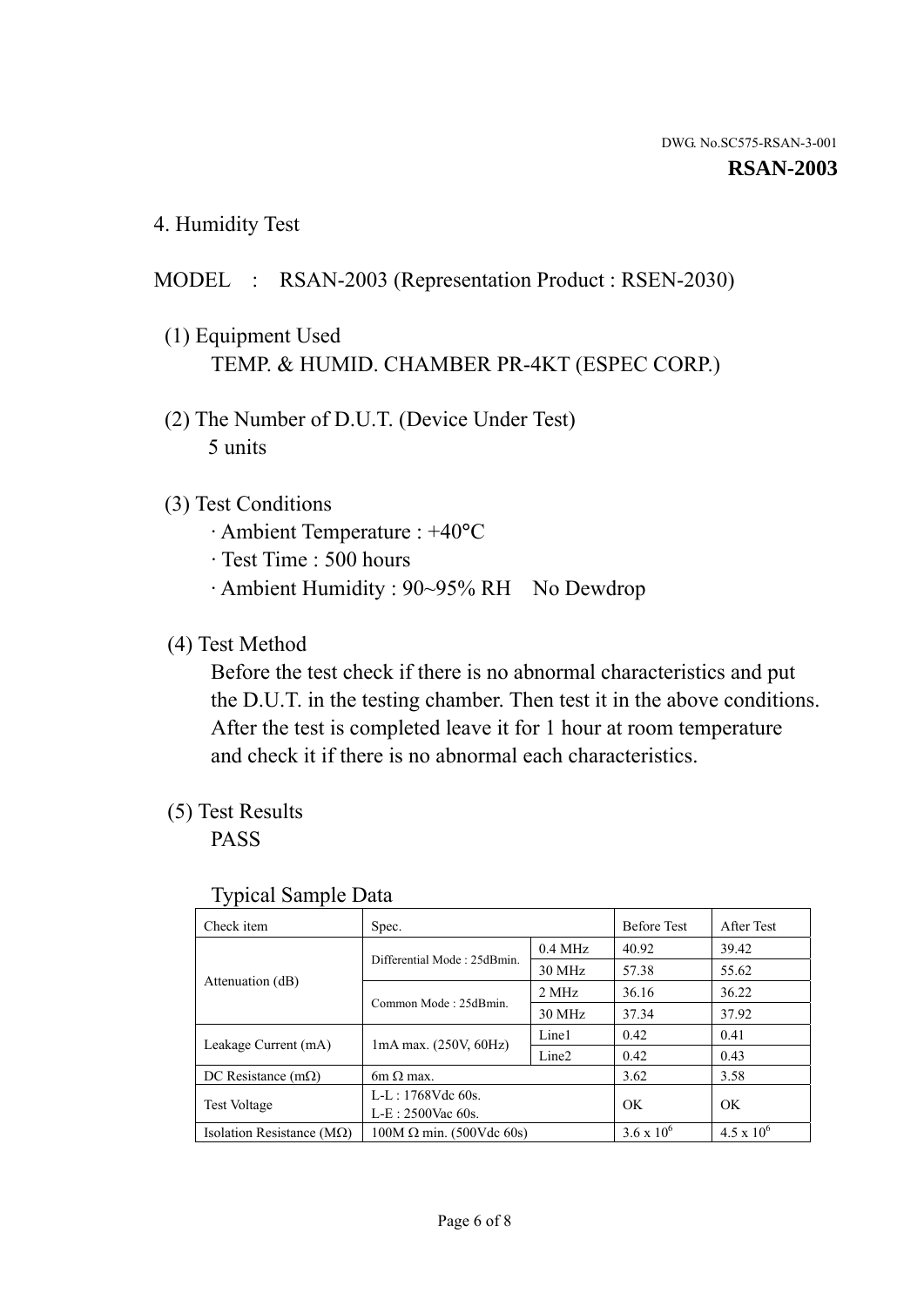5. High Temperature Resistance Test

#### MODEL : RSAN-2003 (Representation Product : RSEN-2060)

- (1) Equipment Used TEMPERATURE CHAMBER PHH-300 ( ESPEC CORP.)
- (2) The Number of D.U.T. (Device Under Test) 5 units
- (3) Test Conditions
	- · Ambient Temperature : +55°C
	- · Test Time : 500 hours
	- · Operating : DC 60A
- (4) Test Method

 Before the test check if there is no abnormal characteristics and put the D.U.T. in the testing chamber. Then test it in the above conditions. After the test is completed leave it for 1 hour at room temperature and check it if there is no abnormal each characteristics.

(5) Test Results

PASS

| ╯┸                                 |                                 |                   |                     |                     |
|------------------------------------|---------------------------------|-------------------|---------------------|---------------------|
| Check item                         | Spec.                           |                   | <b>Before Test</b>  | After Test          |
|                                    | Differential Mode: 25dBmin.     | $0.2$ MHz         | 57.86               | 58.52               |
|                                    |                                 | 30 MHz            | 52.04               | 51.94               |
| Attenuation (dB)                   | Common Mode: 25dBmin.           | 2 MHz             | 35.90               | 36.04               |
|                                    |                                 | 30 MHz            | 26.60               | 27.62               |
| Leakage Current (mA)               | $1mA$ max. $(250V, 60Hz)$       | Line1             | 0.45                | 0.46                |
|                                    |                                 | Line <sub>2</sub> | 0.46                | 0.46                |
| DC Resistance $(m\Omega)$          | $3m \Omega$ max.                |                   | 2.22                | 2.24                |
| <b>Test Voltage</b>                | $L-L: 1768Vdc$ 60s.             |                   | OK                  | OK                  |
|                                    | $L-E: 2500$ Vac 60s.            |                   |                     |                     |
| Isolation Resistance ( $M\Omega$ ) | $100M \Omega$ min. (500Vdc 60s) |                   | $4.1 \times 10^{6}$ | $4.6 \times 10^{6}$ |

#### Typical Sample Data